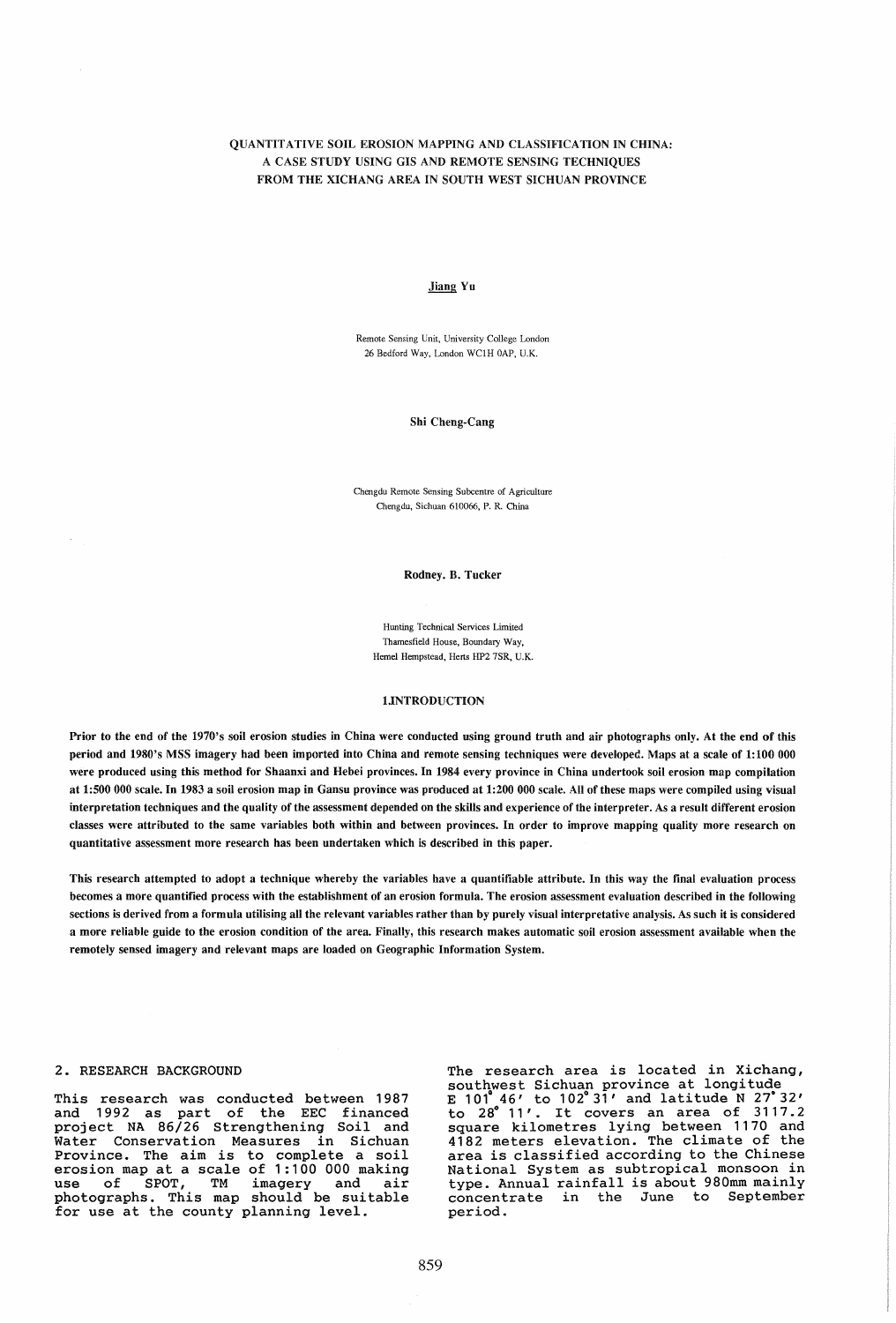The geology of the area is complex with sedimentary, igneous and metamorphic rocks often intensely folded, subject to considerable tectonic movements and metamorphism and they are highly erodible.

Within the generally permanently cultivated land the slopes are below 15 degrees. In areas of shifting cultivation slopes reach 25 degrees. Much of the area is covered by heavily overgrazed grassland. the steeply sloping landscape high rainfall and non rational land use practices mean that soil erosion occurs widely throughout the area. Sheet erosion, gully erosion, soil slides, occurs frequently. As a result this area exhibits many of the erosion features that are suitable for research purpose.

## 3. VARIABLE SELECTION

The aim of purpose of the current research is to provide a service for the local government. To be useful at this level of administration the scale of the map should be 1:100 000. The variable selected should be based on the requirements for the mapping at this scale, and can be directly deri ved from remotely sensed imagery and relevant maps or generated on GIS system.

This research has eliminated the use of the landform unit as a variable and substitute instead of the slope variable for the reason of the mapping at large scale.

The selection of the variables has been designed to meet the following criteria:

- 1) detail compatible with mapping at 1:100 000 scale;
- 2) easily used in production and
- practice; 3) ability to reflect the tendency of erosion.

Based on the above principles the selected variables and the reasons for their selection are given as follows:

- 1) Soil and Rock type-- this factor clearly shows the soil type itself and also expresses the underlying influence of the rocks. Because the<br>same rock can give rise to different soil types in different ecological environments the rock variable by itself is not a sufficient indicator of erosion.
- 2) Slope-- because slope is an objective variable and a reflection of the land it can affect the dynamic condition of erosion.
- 3) Vegetation-- it is expressed as the degree of land that is protected by vegetation.
- 4) Land use type-- can strongly affect the soil erosion intensity.
- 5) Soil and Water Conservation Measures Types-- can reflect the future tendency of erosion.

6) Rainfall-- is a dynamic condition of erosion and should be included in the evaluation. However, rainfall index data is not available for widely distributed points in the research area and the information that is available has been placed in a zoning context as described in the following text. The rainfall factor is not included as a variable on the map polygons.

For the selected six variables 5 are put on

the map as shown in Table 1, and the  $variable$   $X_5$  has been included as an extra variable as a direct result of our research work.

#### Table 1.

| Υ.         |       | х.        | х,     | х.            | x,       | x.         |
|------------|-------|-----------|--------|---------------|----------|------------|
| Intensity  | Rate  | Soil/Rock | Slope  | Vegetation    | Land use | Soil cons. |
| of erosion | class | type      | degree | $cover$ $(*)$ |          | measures   |

The information in table 1 is derived from remotely sensed imagery and other maps. This detailed information guarantees the necessary detail which the large scale of maps needed and guarantees the productive and practical use of the map.

### 4. TECHNICAL PROBLEMS

The evaluation process is complex since as many as 6 variables are used and the erosion is also graded into 6 classed. It is apparent that a great deal of field data is needed to establish a proper classification system and system. Nevertheless accessibility in this area is difficult, field data is therefore difficult and expensive to obtain in order to establish a proper classification system for adequate ranking and evaluation. It is hard to impossible to obtain 100's sample<br>sites what we have obtained are only 70 sample points of which only 50 sample points can be accurately used for the soil points can be accurately used for the soil<br>erosion evaluation. It is extremely difficult to set up a proper and accurate evaluation system using only 50 sets of data. In addition because the data intensity is low any mathematical or Intensity is low any mathematical of<br>statistical analysis involved is mot accurate and there is insufficient data for modelling.

The application of this research is how to use this low intensity data to establish an evaluation system. In many ways it is advantageous to develop a system on small number of sample sites. The high cost of collecting field data and the time involved requires the development of low cost system of evaluation which is suitable for conditions in China and can be used by other workers in the similar field. The second difficult is to establish quantitative relationship for the assessment of the results and the variable so that the assessment can be presented in a quantified form.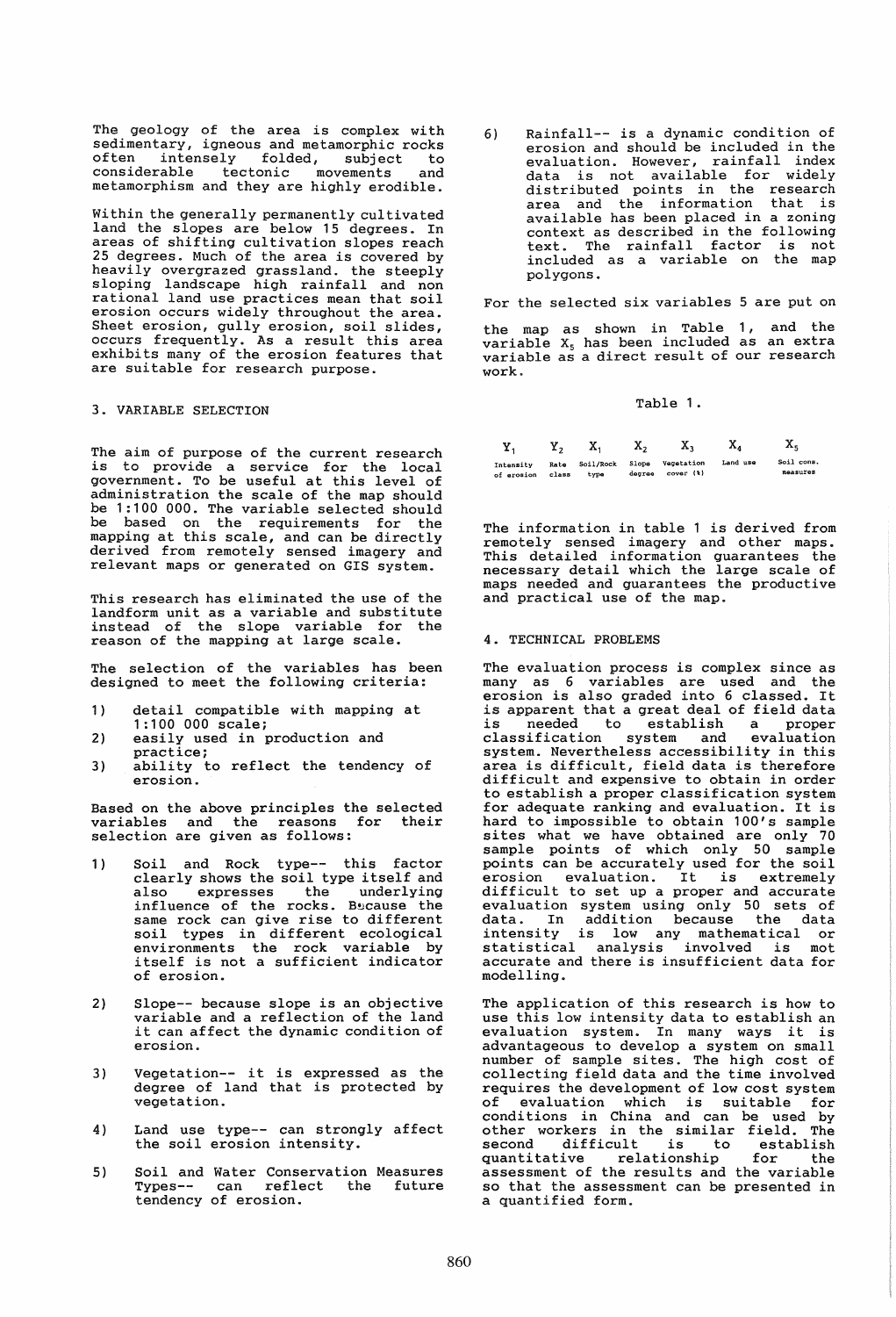Table 1 can be used as a note of the classed occurring on the map polygons. It classed occurring on the map porygons. It<br>is also a list of the variables and their assessment results.

5. CLASSIFICATION SYSTEM

First let us outline a few of the basic assumptions.

Rainfall information in the research area has been divided in 4 regions (shown in figure 1).

- 1) Anning River valley this region to be set as standard rainfall amount (980 mm) and the rainfall coefficient is 1.0.
- 2) Xiaoliang Mountain, corresponds to 1350 mm rainfall coefficient is 1.4. rainfall and the
- 3) Maoniu mountain, rainfall is 1200mm and the rainfall coefficient is 1.1.
- 4) Yalong hot and dry valley, Yalong hot and dry valley, 880mm<br>rainfall, coefficient 0.9.

Soil erosion intensities are graded in Table 2 according to the standards set by the Yangste River Authority in its upper reaches.

Table 2

| <b>GRADE</b>          | <b>DESCRIIPTION</b>                                           | <b>EROSION RATE</b><br>Ton/sq.km/yr                                                   | DEPTH OF SOIL LOSS<br>(mm/sq.km/yr)                      |
|-----------------------|---------------------------------------------------------------|---------------------------------------------------------------------------------------|----------------------------------------------------------|
| 2<br>3<br>4<br>5<br>6 | None<br>Slight<br>Moderate<br>Strong<br>Very Strong<br>Severe | < 500<br>$-2500$<br>500<br>$2500 - 5000$<br>$5000 - 8000$<br>$8000 - 13500$<br>>13500 | < 1.9<br>$1.9 - 2.7$<br>$2.7 - 5.9$<br>$5.9 - 10$<br>>10 |

Source: Yangste River Authority

Soil erosion rate classes are graded into 5 shown in Table 3.

## Table 3.

| GRADE | DESCRIPTION                     | PERIOD BEFORE<br>SOIL LOST YEARS |
|-------|---------------------------------|----------------------------------|
| 1     | No danger                       | >1000                            |
| 2     | Relative<br>danger              | $100 - 1000$                     |
| 3     | Dangerous                       | $20 - 100$                       |
| 4     | Very dangerous                  | < 20                             |
| 5     | Mined                           | All gone                         |
|       | Source: Yangste River Authority |                                  |

The details of classification for soil and parent materials are shown in Table 4.

## Table 4

|   | Map Unit | Description of Soils                                                                        | Geology                                      |
|---|----------|---------------------------------------------------------------------------------------------|----------------------------------------------|
| 1 |          | paddy soils, brown soils,<br>sub alpine meadow soils,<br>mountain brush and meadow<br>soils | Quaternary<br>Metamorphic<br>rocks           |
| 2 |          | Yellow brown soils                                                                          | Igneous and<br>metamorphic<br>rocks          |
| 3 |          | Red forest soils                                                                            | Granites and<br>limestones                   |
| 4 |          | Red forest soils                                                                            | Quaternary                                   |
| 5 |          | Red forest soils                                                                            | Triassic                                     |
| 6 |          | Red forest soils                                                                            | New Tertiary                                 |
| 7 |          | Purple soils                                                                                | Purple shale and<br>sandstones               |
| 8 |          | Entisols                                                                                    | Colluvial tills<br>mud rock flows.<br>slides |

Table 5 shows the slope classes.

### Table 5

| Map Unit | Slope Class description |                            |
|----------|-------------------------|----------------------------|
| 1        | $\leq$ 5                | Gentle                     |
| 2        | $6 - 12$                | 12 limit for gully erosion |
| 3        | $13 - 25$               | Steep                      |
| 4        | $26 - 35$               | Very steep                 |
| 5        | > 35                    | Extreme steep              |

Vegetation classes are made in considering for both vegetation type and vegetation coverage degree as:

| abl |  |
|-----|--|
|-----|--|

|                     | Map Unit | Type of Vegetation                                                          | Percent Cover          |  |
|---------------------|----------|-----------------------------------------------------------------------------|------------------------|--|
| 1                   |          | Forest, brushland and meadow<br>grassland                                   | > 90                   |  |
| 2<br>$\overline{c}$ |          | Forest, brushland and meadow 60 - 90<br>Sparse forest and grassland 70 - 90 |                        |  |
| 3                   |          | Sparse forest, brushland and 40 - 60<br>meadowland                          |                        |  |
| 3                   |          | Sparse forest brushland and 50 - 70<br>grassland                            |                        |  |
| 4<br>4              |          | Sparse brushland and meadow<br>Sparse grassland                             | $15 - 40$<br>$25 - 50$ |  |
| 5<br>5              |          | Grassland and brushland<br>Various grassland and<br>bare soil               | < 15<br>$&$ 25         |  |

Land use type classes is shown in Table 7.

|                |          | Table 7                                                |                          |
|----------------|----------|--------------------------------------------------------|--------------------------|
|                | Map Unit | Land Use Type                                          | Characteristics          |
| 1              |          | Rice fields, plains<br>and dryland                     | Extensive<br>cultivation |
| $\overline{c}$ |          | Upland dryland,                                        | Cultivated land          |
|                |          | fallow land, orchards                                  |                          |
| 3              |          | Forest, Mountain<br>brushland, grassland               | Natural vegetation       |
| 4              |          | Grassland, dry & hot<br>valley grassland.<br>bare soil | Natural vegetation       |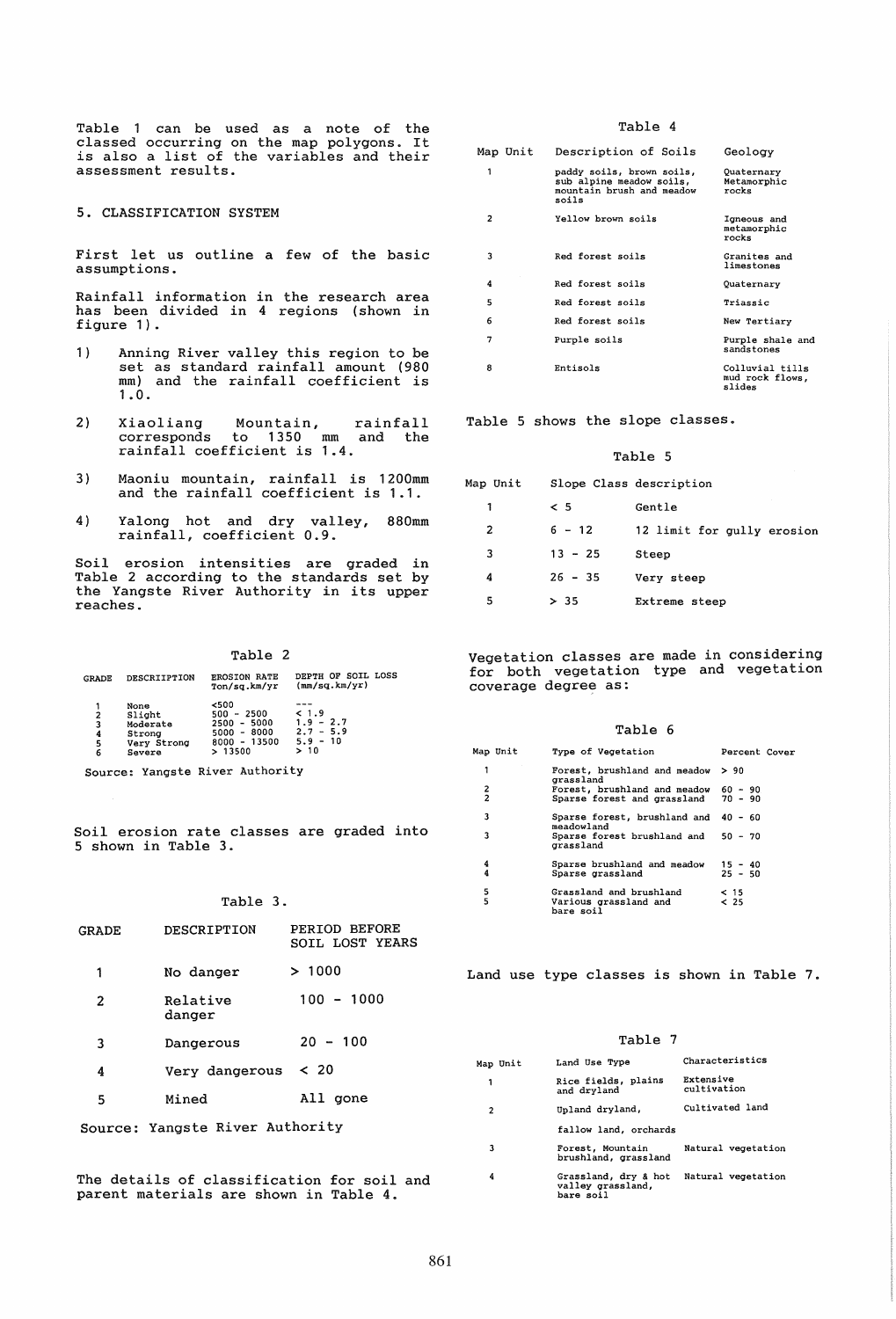Conservation measures are classed as:

| Map unit | Type         | Description                                                                                      |
|----------|--------------|--------------------------------------------------------------------------------------------------|
| 1        | Protected    | > 90% vegetation cover.<br>terraced fields, controlled<br>land use, protected areas.             |
| 2        | Innovation   | Biological and engineering<br>control measures limited                                           |
| 3        | natural      | Balanced or harmonised<br>land use practices                                                     |
| 4        | Susceptible  | Forest removal on steep slopes<br>for cultivation, overgrazing<br>of pastures and excess logging |
| 5        | Badly eroded | Landscape destruction, "soil<br>forest" badlands                                                 |

Based on the above classification systems each polygon on the map can initially be noted by five digits to express the land informa tion. These 5 variables are then used to produce the erosion rate and grade. Finally the full 7 digits are used to note the characteristics of each polygon.

On the basis of the analysis of the field data we have established relationships between these variables and soil erosion in the research area:

When rainfall condition is the same the variable of slope and vegetation present a relationship of growth and decline. Vegetation is the first variable, slope is second. Therefore vegetation is the most<br>important factor. Relationship is as factor. Relationship follows:

> When vegetation is very high no matter how steep the slope is or what type of soil or rock no obvious soil erosion occurs.

> When vegetation coverage is reduced the effect of slope increases.

> when vegetation coverage is low the slope variable becomes of primary importance.

The relationship of growth and decline for the two variables has been used as a guideline for the design of the assessment system.

The system consists of two sub systems:

a) a system for non cultivated land; and b) a system for cultivated lands.

1) Non Cultivated Lands

This type of land usually has natural vegetation cover. It also includes vegetation cover. It also includes<br>artificial forest and grassland. But in the initial stage of artificial vegetation development (i.e. trees at seedling stage or sparse, newly sown grass cover) such soil and water conservation measures do not affect soil erosion status. It is therefore keeps its original intensity without any changes. That is why for such vegetation types we do not let soil and conservation measures come into the assessment. However,

as soon as the seedlings or grass develops as soon as the seedlings or grass develops<br>it should begin to have a soil and water<br>conservation influence. Therefore they should be noted on the map units or polygons, to indicate their possible future influence on soil erosion. Such a measure will present a conservation effect in the future years.

We have assumed that there is a fair constant relationship between vegetation cover and soil erosion which occurs irrespective of other variables, in particular of slopes. However, there is no such a constant relationship for land use such a constant relationship for land use<br>as a comprehensive variable it affects all the other variables and so has been assigned a land use coefficient  $c_4$ . This is defined in formula (2).

The variables involved in this assessment are:

R: rainfall coefficient; C<sub>4</sub>: land use coefficient;  $X_1$ : soil and rock type class;  $X_2$ : slope class; X<sub>3</sub>: vegetation class. The formula is:

 $Y_1 = R \cdot C_4 \cdot (W_1 \cdot X_1 + W_2 \cdot X_2 + W_3 \cdot X_3) \dots$  (1)

Where:

 $C_4 = 1/[1 + 1/(X_4-2)] \dots (2)$  $X_4$  is land use type. { Wl = 0.10 W2 <sup>+</sup>W3 = 0.90 ............... (3)

Before the formula (1) and (3) are applied, a comparison between  $X_2$  and  $X_3$  should be made first. Whichever has the lower points is regarded as most important and the first

controlling variable. For example when<br>vegetation coverage is high i.e.  $X_3 < X_2$  then weights are determined by:

$$
\begin{cases}\nW_3 = 1 - 0.04 & X_3 \ X_4 \\
W_2 = 0.9 - W_3\n\end{cases}
$$
........(4)

If vegetation index is low when  $X_1 > X_2$ , then:

 ${W_2 = 0.04 X_2 X_4 \over W_3 = 0.9 - W_2}$ • ••••••• (5)

Formula (4) and (5) really simulate relationship of growth and decline<br>vegetation and slope. For *c*<sub>41</sub> it possible to construct a table convenience, but in computer this analytical expression for  $C_4$  is more useful. the of is for

For instance in polygon A illustrated in Figure 1 where:

 $R = 1.0$  $X_1 = 2$  (yellow brown soil)  $X<sub>2</sub> = 5$  (slope 40 degree)  $X_3 = 2$  (vegetation is 75 percentage)  $X_4 = 4$  (sparse forest land)  $X_5 = 3$  (natural conservation type)

Where soil layer depth is 400mm.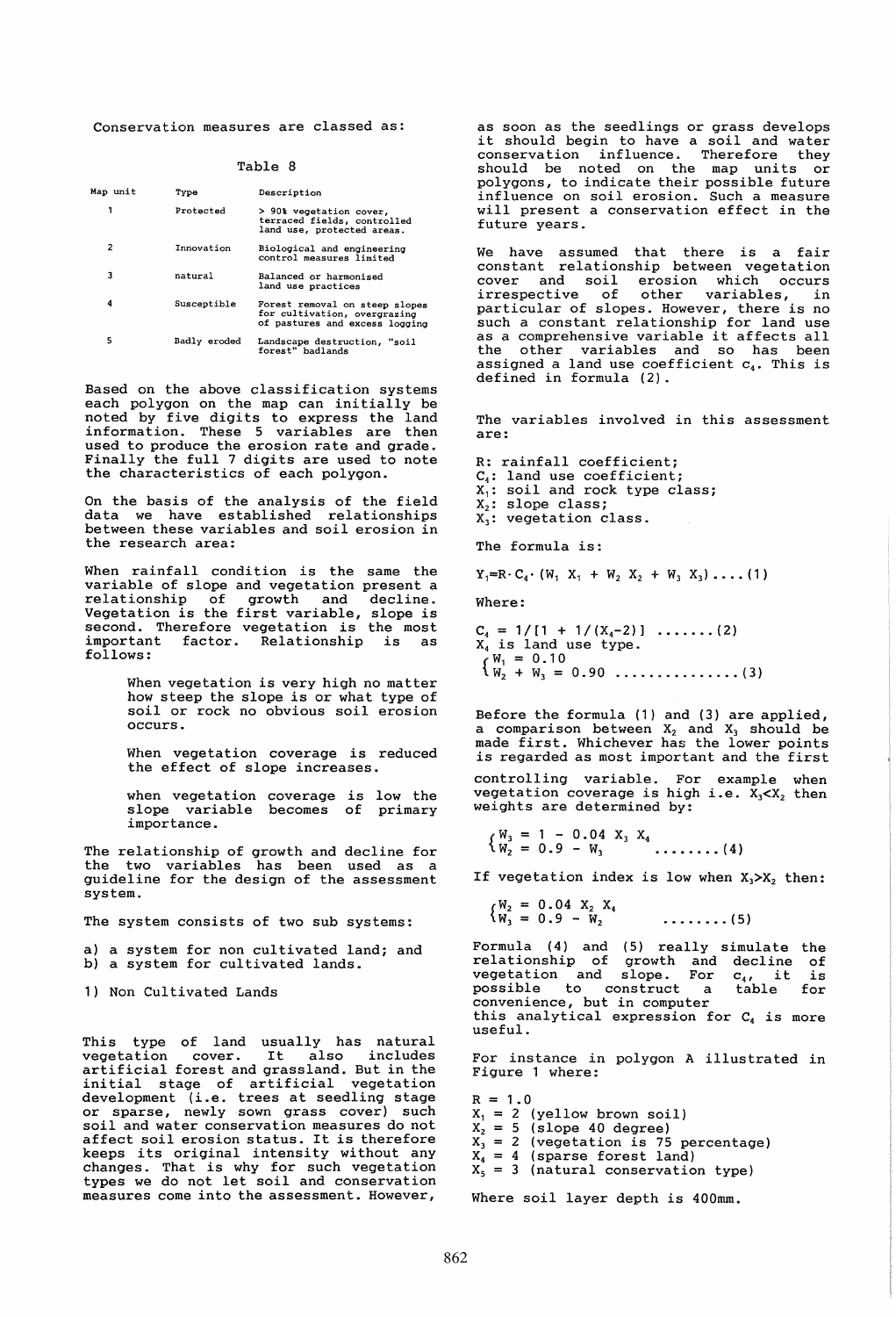The amount of erosion is calculated as follows:

Since  $X_3 < X_2$ , then follow formula (4)

 $W_3 = 1 - 0.04$   $X_2$   $X_4 = 0.68$  $W_2 = 0.9 - 0.68 = 0.22$ 

The characteristics of the polygon<br>according=to=formula=(1)=are:

 $Y_1=1.0 \times 0.89 \times (0.1X_1 + 0.22X_2 + 0.68X_3)$ <br>= 2.94

Y, whose grade can be classed by table 9.

Table 9

Cultivated

Grade of erosion Y<sub>1</sub> values<br>Non Cultivated

| $\overline{\mathbf{1}}$ | < 0.84        | < 0.82        |
|-------------------------|---------------|---------------|
| - 2                     | $0.84 - 1.63$ | $0.82 - 1.36$ |
| $\overline{\mathbf{3}}$ | $1.64 - 3.05$ | $1.37 - 2.40$ |
| 4                       | $3.06 - 3.45$ | $2.41 - 3.10$ |
| - 5                     | $3.46 - 4.14$ | $3.11 - 3.60$ |
| 6                       | > 4.14        | > 3.60        |

then placed in the erosion rate class 2 relatively dangerous from Table 3. Because the existing soil and water conservation measures are a natural type we can foresee that this lands soil erosion will be kept as current status in future years.

The polygon can be noted by 7 digits as follows:

<sup>3</sup>2 25 2 4 3

The polygon can directly used to identify the measures required in the planning exercise.

The logical process mentioned can be undertaken in GIS system, which can lead to a possibility of automatic evaluating and mapping for soil erosion.

b) For Cultivated Land

In the cultivated land there is almost continuous human activity so there is no growth and decline relationship between slope and vegetation so weights for assessment can be set. Soil and water<br>conservation measures in cultivated land are usually engineering in type such as terrace fields, ditches, soil collection in terrace fields, ditches, soil collection in<br>silt ponds etc. Such measures can present soil conservation effects soon therefore conservation measures must participate in this assessment as the  $X_5$  variable.

For permanent cultivated land because it has a relative complete terrace formation with bank and ditch and side ditch and the farmers do some work to increase the depth of the soil, maintain fertility and organic matter therefore its resistance to erodibilty is stronger than on the fallow land.

In Xichang the local agricultural authority and the authors regard permanent cultivated land on slope greater than 25 degree to show a decreasing influence of various conservation measures except only for terraced fields. In such areas simple soil conservation measures alone will be insufficient protection. For fallow land whose resistance is lower, then 15 degree slopes and above will be highly susceptible to erosion where there are no conservation measures. The investigations have shown that

for the cultivated land the average cover in the rainy season is 80 percent while for in the rainy season is 80 percent while for<br>the fallow land it is only 40 percent (owing to the weeds growth etc.).

the assessment formula:

 $Y_1=R \cdot C_5 \cdot (0.1X_1 + 0.6X_2 + 0.3X_3) \dots (6)$ 

Where:

 $C_5 = Log_{10} (X_5 + 1) \dots \dots \dots \dots \dots \dots (7)$ 

## 7. APPLICATION OF RESULTS

We have tested the sample points at 58 sites to check the assessment system. 57 points agree with the ground truth data. This proves that the system is coincident with actual observed erosion features occurring in the research areas. This quantified principle of the approach concerning the growth and decline factor have a much wider future of applications, especially in GIS system.

8. REFERENCES

| N.W. Soil and<br>Cons.<br>Inst. of Nat.<br>Acad. of Sc.              | 1986 Collection of Water<br>Comprehensive<br>investigation of<br>Soil and Water<br>Cons. in Yangste<br>river reaches.<br>Shaanxi Press.                     |
|----------------------------------------------------------------------|-------------------------------------------------------------------------------------------------------------------------------------------------------------|
| Soil and Water 1988<br>Cons. Off. of<br>Sichuan Hyd.<br>Power Bureau | Comprehensive<br>report for soil<br>loss survey using<br>remote sensing in<br>Sichuan Province.                                                             |
| 1983<br>Tang Ke Li<br>Jiang D. S.<br>Shi D. M.                       | Current research and<br>future trends in<br>research for soil<br>erosion in "Rational<br>utilisation & Ferti-<br>lisation" Vol. 1.<br>Nat. Soc. of Pedology |
| 1953<br>Song De Quan                                                 | Booklet for soil<br>investigation.<br>Science Press                                                                                                         |
| Nanjing Coll. 1981                                                   | Soil Survey and                                                                                                                                             |
| Agric. &<br>N.E. Coll.<br>of Agric.                                  | Mapping. Jiangsu<br>Press of Science<br>and Tech.                                                                                                           |